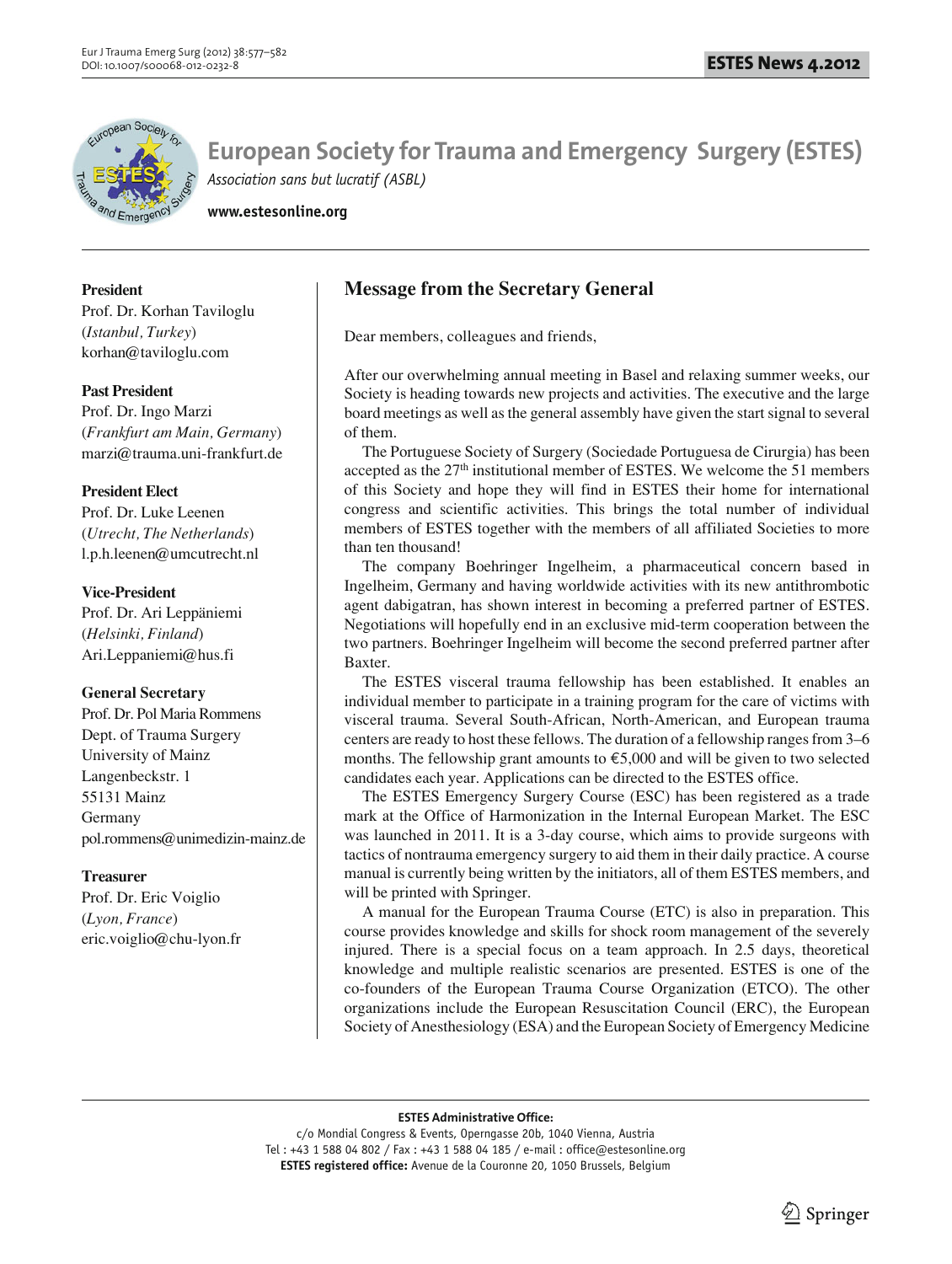

**www.estesonline.org**

### **President**

Prof. Dr. Korhan Taviloglu (*Istanbul, Turkey*) korhan@taviloglu.com

#### **Past President**

Prof. Dr. Ingo Marzi (*Frankfurt am Main, Germany*) marzi@trauma.uni-frankfurt.de

#### **President Elect**

Prof. Dr. Luke Leenen (*Utrecht, The Netherlands*) l.p.h.leenen@umcutrecht.nl

#### **Vice-President**

Prof. Dr. Ari Leppäniemi (*Helsinki, Finland*) Ari.Leppaniemi@hus.fi

#### **General Secretary**

Prof. Dr. Pol Maria Rommens Dept. of Trauma Surgery University of Mainz Langenbeckstr. 1 55131 Mainz Germany pol.rommens@unimedizin-mainz.de

# **Treasurer**

Prof. Dr. Eric Voiglio (*Lyon, France*) eric.voiglio@chu-lyon.fr (EuSEM). The manual is being written by members of all four Societies as a handbook for preparation of the course. Information on the place and timing of the courses can be found in the internet. Members of the ESTES executive board are also working on the articles of association of the ETCO. As the number of courses is growing rapidly, there is an urgent need for definition of goals, support, legal and financial responsibility of the course events and contents. In Basel, ATLS Europe and ETCO expressed their wish to start strategic cooperation for planning of courses, exchanging faculty and writing the respective manuals.

There is a very fruitful cooperation between ESTES and EFORT (European Federation of National Societies of Orthopedics and Traumatology). ESTES had an extraordinary successful session on pelvic trauma at the EFORT annual meeting in Berlin in June. More than 300 attendants were present; vivid discussions followed five keynote lectures on emergency treatment of pelvic trauma. ESTES and EFORT will continue and intensify cooperation at the occasion of their annual meetings with the perspective of common initiatives in the field of trauma care such as common expert meetings or the publication of directives.

The European Orthopedic Research Society (EORS) and the European Shock Society (ESS) became "Sister Societies" of ESTES and will exchange information on current projects and activities. They also will be present at the ESTES annual meetings with their own sessions.

Dear members, colleagues and friends, ESTES was founded on November 7, 2007; it is less than five years old. We can be proud of what has been achieved in this short time; however, much work is still ahead of us. Let us work together and strengthen our efforts for a better organization and quality of trauma and emergency care in Europe.

Yours sincerely, Prof. Dr. P. M. Rommens Secretary General of ESTES

#### **ESTES Administrative Office:**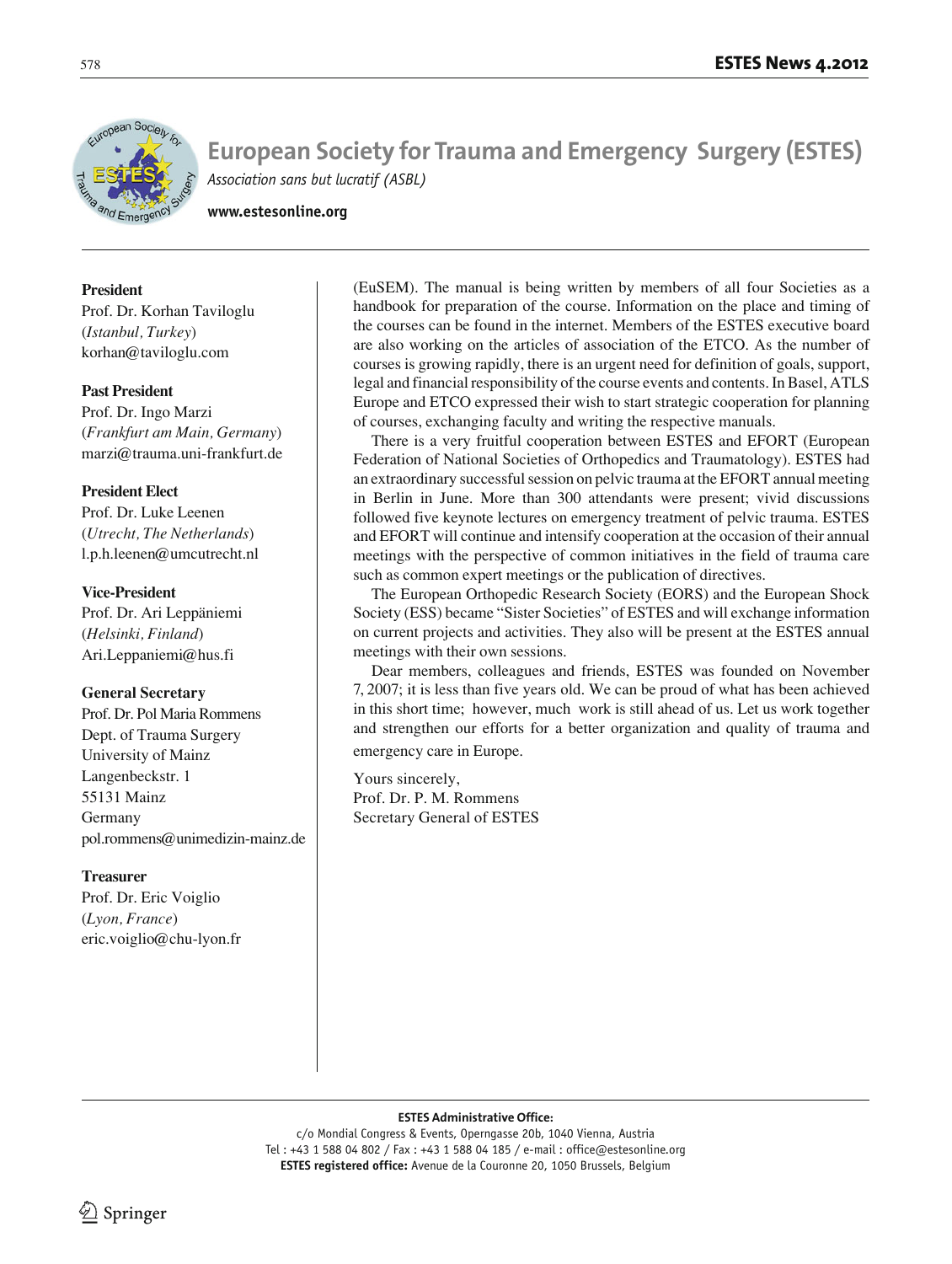

**www.estesonline.org**

# **ESTES Education Section**

ESTES Education Section members met during the Global Risk Conference in Davos, Switzerland, from August 26–28, 2012 where we held a 2-day DITAC Work Package Focus meeting.

ESTES is an associate partner in the DITAC project – development of European training curriculum for international crisis management.

The DITAC project will

- analyse concepts, methods, and doctrine of crisis response and identify the relevant European competences of crisis management,
- analyse the existing initiative to generate curricula for crisis management,
- identify the requirements of the local actors in crisis management education,
- identify the needs of relevant actors and the resulting stakeholder requirements for significant improvement of training in international disaster response and crisis management,
- develop a didactic concept to transmit common standards for crisis management education, using state-of-the-art methods for teaching and training,
- organise a pilot study course for suitable participants from European countries and
- develop an evaluation tool for the course.

The DITAC Project coordinator is Philipp Fischer and Prof. Sten Lennquist is a chairman of the Scientific Advisory Board. There are 13 institutions from 8 European countries involved in the DITAC project.

In addition to the work on the DITAC WPs, we found time to discuss Education Section work and plans. The meeting was attended by Boris Hreckovski (chairman), Radko Komadina (secretary), Bob Dobson, Philipp Fischer, Andrej Strahovnik, and Mark Loade.

Following topics were discussed:

- 1. ESTES activities and representation in the DITAC project,
- 2. development of the ESTES new pilot course European Tactical Medicine Course,
- 3. the ESTES Postgraduate MRMI Course and its implementation in DITAC project and future similar projects,
- 4. the Education Section proposal for topics at the ESTES Lyon congress,
- 5. future collaboration with the newly forming society from the USA: Society for Disaster Medicine and Public Health,
- 6. preparation for a Croatian–Slovenian 4<sup>th</sup> MRMI Course which will be organised in January 2013 in Slovenia under the auspices of the Slovenian Ministry of Health,
- 7. activities of the NATO SPS Programme,
- 8. analysing the draft version of the NATO Handbook for Pandemic and Mass Casualty Planning and Response. The handbook is a result of activities which were done during the NATO ASI Conference held in December in Slavonski Brod, Croatia, under ESTES endorsement.

#### **ESTES Administrative Office:**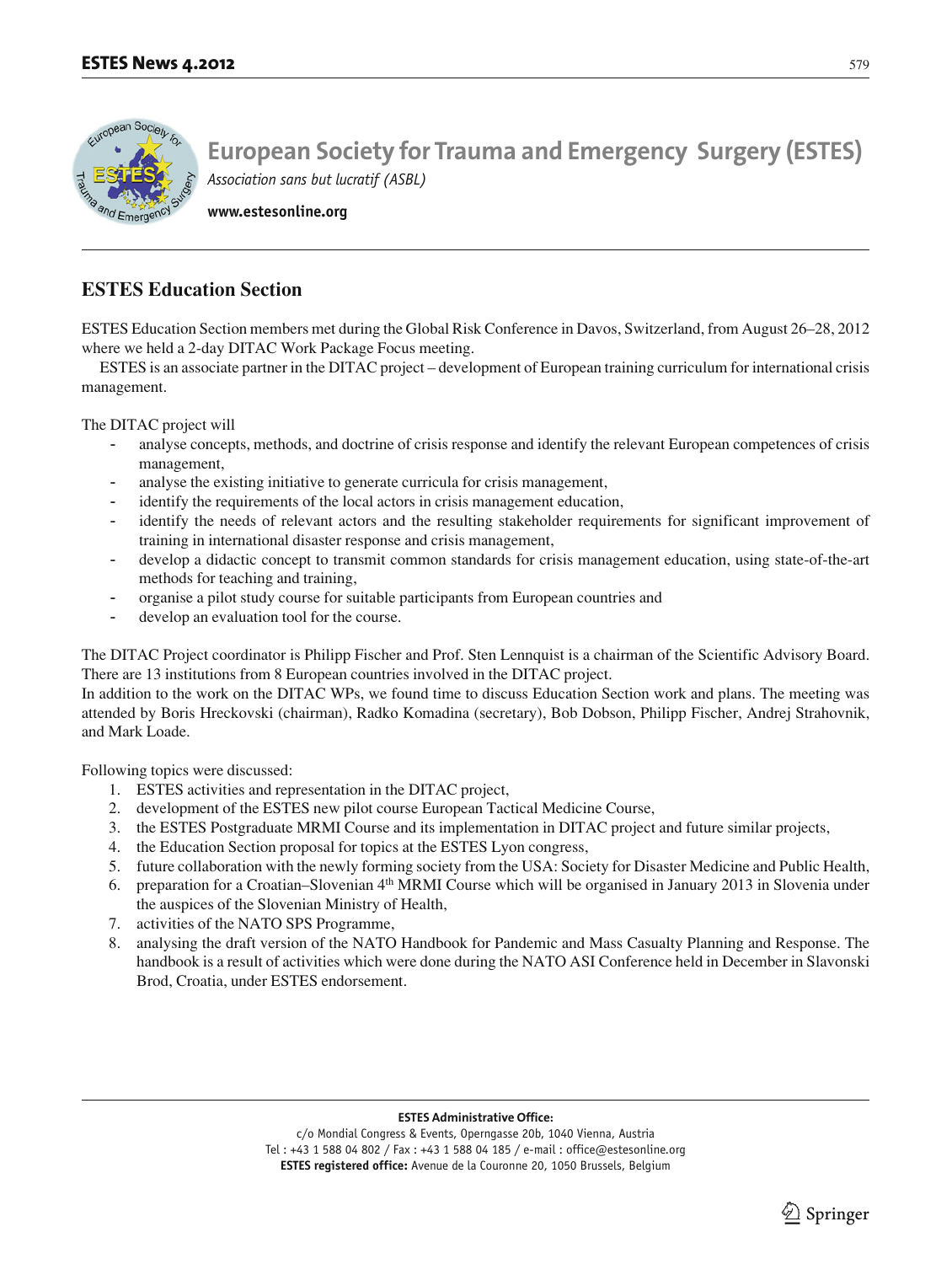

**www.estesonline.org**

The meeting in Davos was also attended by Prof. James James (USA), Editor in Chief of the journal Disaster Medicine and Public Health Preparedness, who is also member of the DITAC Scientific Advisory Board. Prof James James is President of the newly forming Society of Disaster Medicine and Public Health which is interested in working and collaborating with the ESTES Education and Disaster & Military Surgery Sections.

Elin Gursky (Analytic Service of Homeland Security – USA) new member of the DITAC Scientific Advisory Board presented a draft version of a NATO Handbook where 14 ESTES members are authors of topics. At the meeting we also discussed future activities with NATO SPS programmes in which Elin Gursky has respectable experience.

Concerning the European Tactical Medicine Course, a new ESTES pilot project, it has been decided that Philipp Fischer will go to the UK to attend a similar course developed by Dobson and Loades to coordinate future activities in a new field of medicine – Tactical Medicine. Prof. James James will also offer assistance for a future meeting in the USA with staff who are Tactical Medicine experts.

Preparation for a 4th Croatian–Slovenian MRMI course was also discussed and the pilot exercise project which is based on a proposal for involvement of European Rapid Force Units for crisis management.

Boris Hreckovski Chairman ESTES Education Section



Davos DITAC session meeting: from the right – Jona Meyer (Germany), Philipp Fischer (Germany), Linn Rother (Germany), Mark Loades (UK), Bob Dobson (UK), Boris Hreckovski (Croatia), Radko Komadina (Slovenia), Elin Gursky (USA), Andrey Strahovnik (Slovenia), James James (USA), Kubilay Kaptan (Turkey), Christoph Kogler (Germany)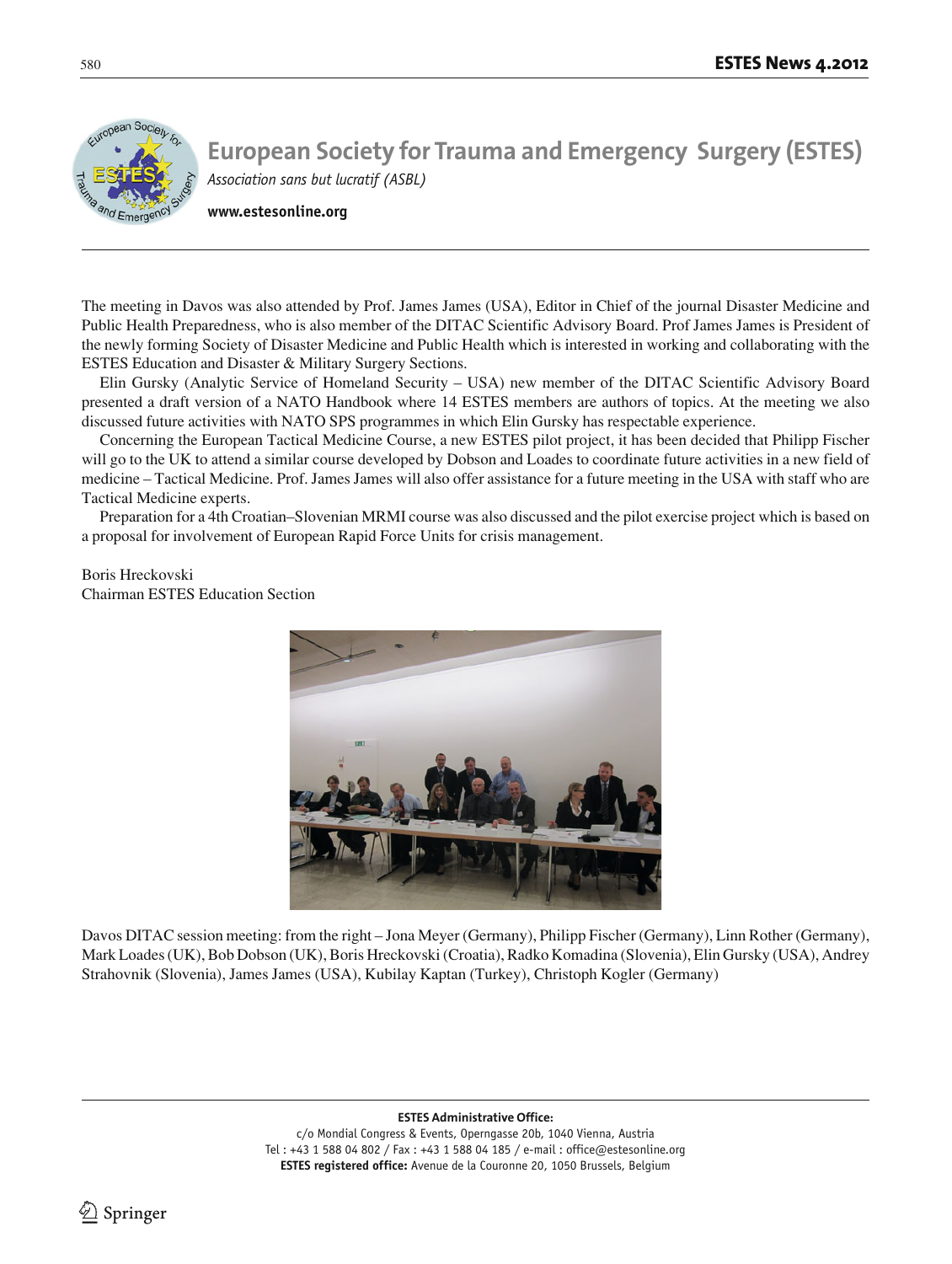

**www.estesonline.org**



Dear colleagues,

The preparations for the **14th European Congress of Trauma & Emergency Surgery,** due to take place from May 4–7, 2013 in Lyon, France, are in full swing.

We would like to invite you to submit your abstracts for the congress by **Monday, November 5, 2012!**

# **Please note other "Important Dates to Remember" in the table below:**

| <b>Important Dates to Remember</b>                                                                           |                                                                        |
|--------------------------------------------------------------------------------------------------------------|------------------------------------------------------------------------|
| Monday, November 5, 2012                                                                                     | Deadline for submission of abstracts                                   |
| Monday, December 3, 2012                                                                                     | Start on-line registration                                             |
| Monday, January 21, 2013                                                                                     | Notification of abstract acceptance                                    |
| Monday, February 18, 2013                                                                                    | Deadline for early bird registration fee,<br>registration cancellation |
| Monday, April 8, 2013                                                                                        | End of regular fee.                                                    |
| Saturday, May 4 – Tuesday, May 7, 2013<br>14 <sup>th</sup> European Congress of Trauma and Emergency Surgery |                                                                        |

We look forward to receiving your scientific work and to welcoming you **to Lyon—The place to be for 2013!**

Sincerely,

The ECTES 2013 Organizing Team **Mondial Congress & Events Mondial GmbH & Co. KG** Operngasse 20b, 1040 Vienna, Austria **t** + 43 1 58804-114, **f** –185 ectes2013@mondial-congress.com www.estesonline.org

#### **ESTES Administrative Office:**